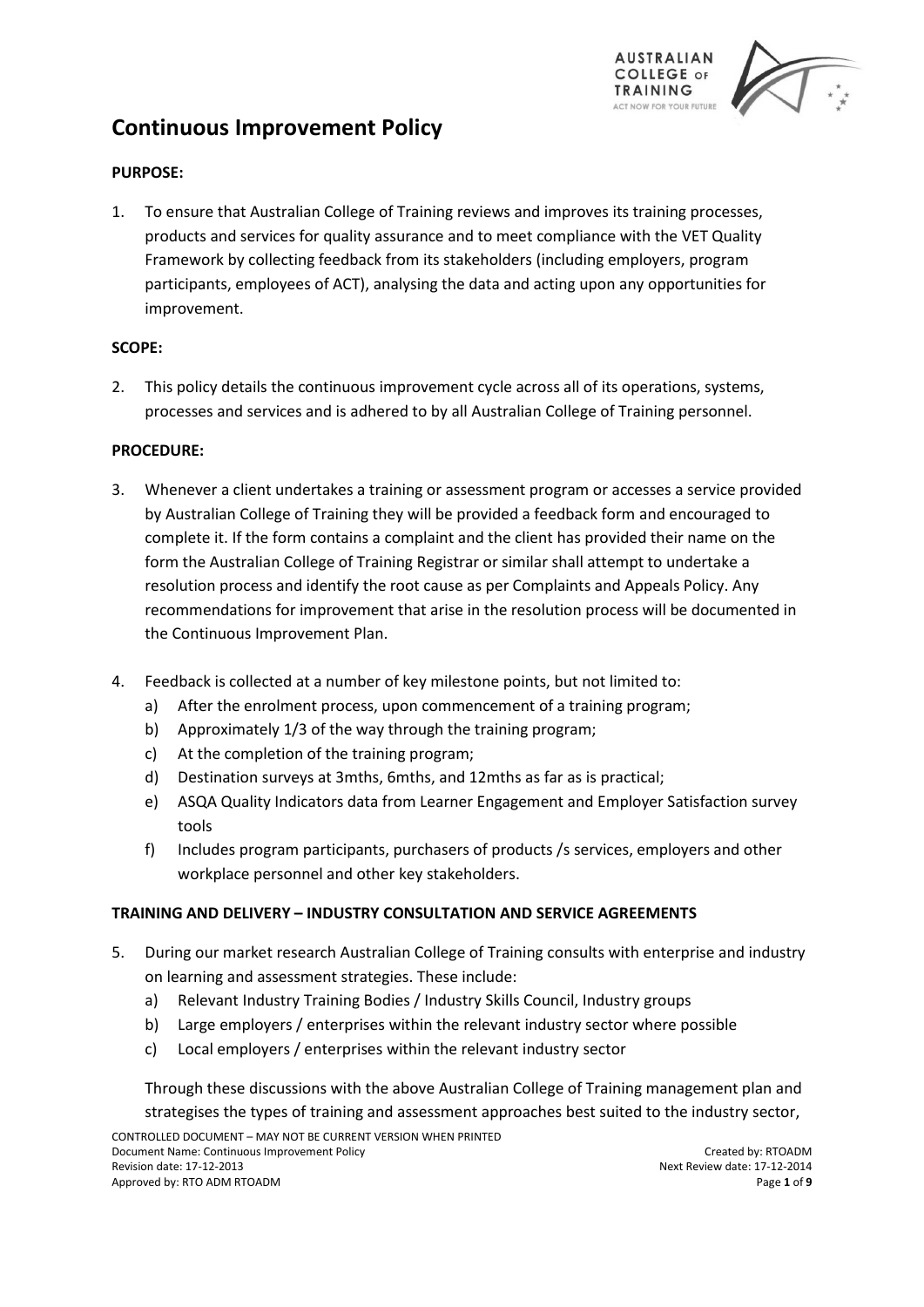

including specific needs (i.e. location / timing of site visits for

training and assessment activities, shift or seasonal considerations, licensing or regulatory requirements). Findings are recorded on the Industry Consultation Form or Learning and Assessment Strategy Consultation form and then summarised and incorporated into the Learning and Assessment Strategy.

- 6. Further consultation occurs at the local level with employers to ensure that the Learning and Assessment Strategy reflects their individual business needs. Each Learning and Assessment Strategy forms part of the overall service agreement for enterprise (whereas for individual learners the service agreement is reflected in their enrolment form and training plans). The strategy and training plan is validated by the company representative and the learner before training commences.
- 7. Continuous improvement recommendations will be considered on the basis of Australian College of Training fulfilling their agreements and obligations to the enterprise and learners as well as for improving the quality training and assessment services and products.

#### **FEEDBACK MECHANISMS DURING TRAINING**

- 8. Feedback will be gathered across various stakeholders and stages throughout the program. Improvements identified for action through this phase are documented in the Continuous Improvement Plan.
- 9. At the conclusion of every training program or independent training unit (unit of competency /module), the trainer will consider the effectiveness of resources. If there is a deficiency, or an improvement to be made, the trainer will complete a Training Resource Feedback Form and forward to the Registrar for review and implementation as required.
- 10. At the conclusion of every training program or independent training unit (unit of competency / module), the trainer will complete a Reflective Journal and Feedback Form, reflecting on the overall delivery with an emphasis on what worked, what didn't work so well, what can be improved upon and what better practice examples can be shared with colleagues. The trainer should keep a copy of the reflection for their own professional development and for sharing with other trainers at team meetings or similar. The original is submitted to the Training Manager for review and implementation as required.
- 11. At the conclusion of every training program or independent training unit clients (participants, employers and other relevant persons involved in the training and/or assessment process) will complete a Client Feedback Form or Employer /Enterprise Feedback Form. The trainer will then return the form to the Registrar who will enter the data into the relevant database application. An analysis of the data will be conducted by the continuous improvement team to review and implement as required.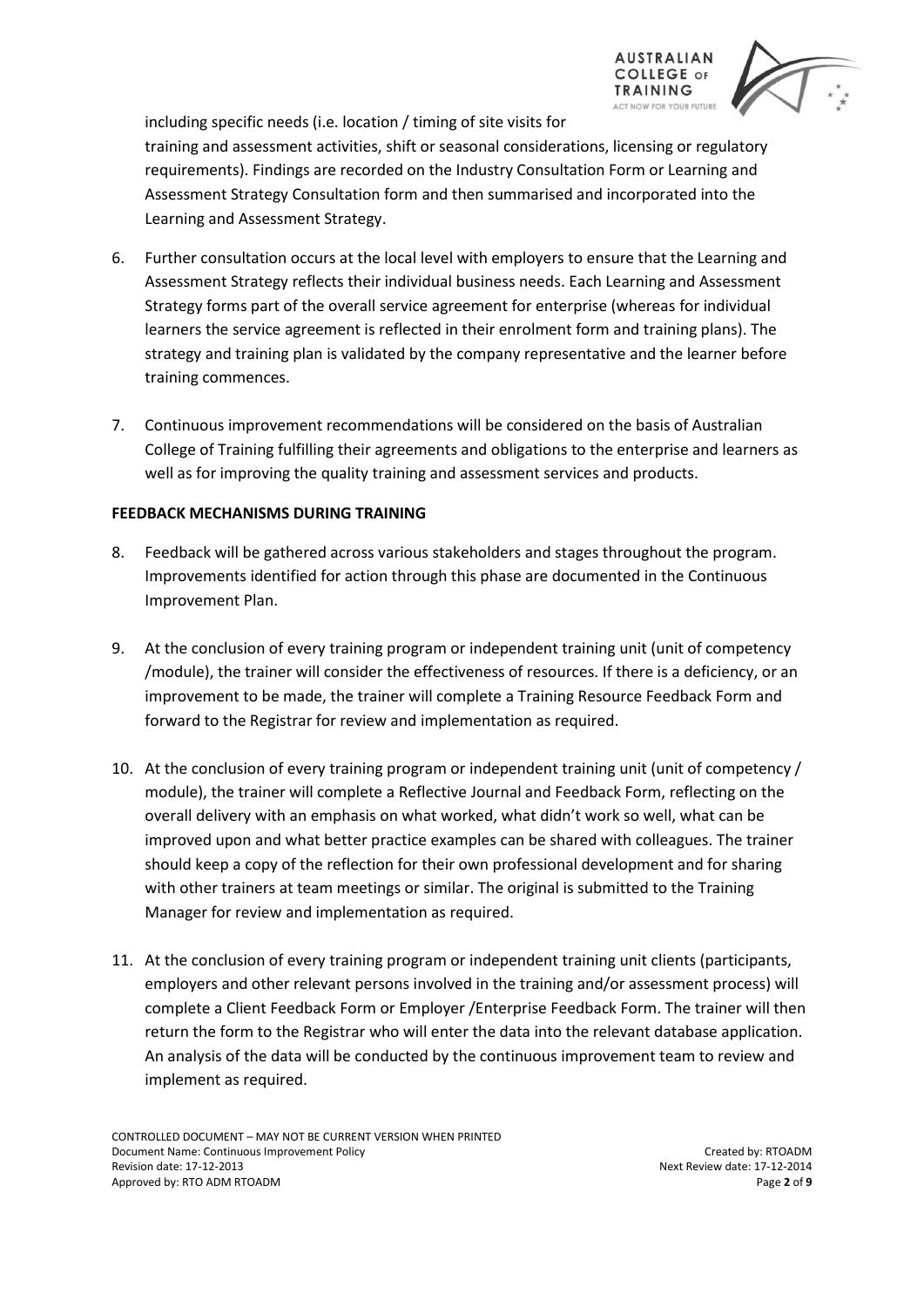

- 12. Opportunities for improvement or enhancement that are identified through this process will be discussed at moderation / validation, team meetings or professional development workshops or similar and continuous improvement actions implemented except in the case of a conflict with another policy.
- 13. Outcomes will be recorded in the meeting minutes then entered into the Continuous Improvement Plan. Any area that is identified as a potential non-compliance should be raised on a Corrective Action Request Form and be entered into the Corrective Actions Register.
- 14. In all cases where improvements or enhancements are decided, the information will be circulated to the appropriate personnel in writing for implementation. The person delegated to implement the change should have the task completed and signed off by the Registrar within the agreed time frame.
- 15. The Registrar will review the Continuous Improvement Plan and Corrective Action Register quarterly to ensure opportunities for improvement or rectifications of non-compliances are acted upon.
- 16. Improvements or enhancements that impact upon existing policies or procedures will be published as per this policy.

#### **FEEDBACK MECHANISMS DURING ASSESSMENT**

17. Feedback will be gathered across various stakeholders at the end of the assessment process. Improvements identified for action through this phase are documented in the Continuous Improvement Plan.

During the Assessment phase feedback is gathered:

- a) Through client feedback section at the end of written assessment tools, or where a practicalbased assessment is conducted an area is provided for clients to provide feedback.
- b) Where work-based assessment has occurred, enterprise/employers or other relevant workplace personnel will be provided an Assessment Feedback Form to provide feedback on the assessment process. This includes any assessment that uses the resources of the enterprise (physical space, work-place documentation, work-based projects etc.).
- c) On completion of all program and unit assessments the assessor will then analyse the feedback, summarise and submit the relevant information to the Registrar who will enter the data into the relevant database application and on the Continuous Improvement Plan. Feedback for assessments is used at moderation and validation sessions, shared at team meetings or similar.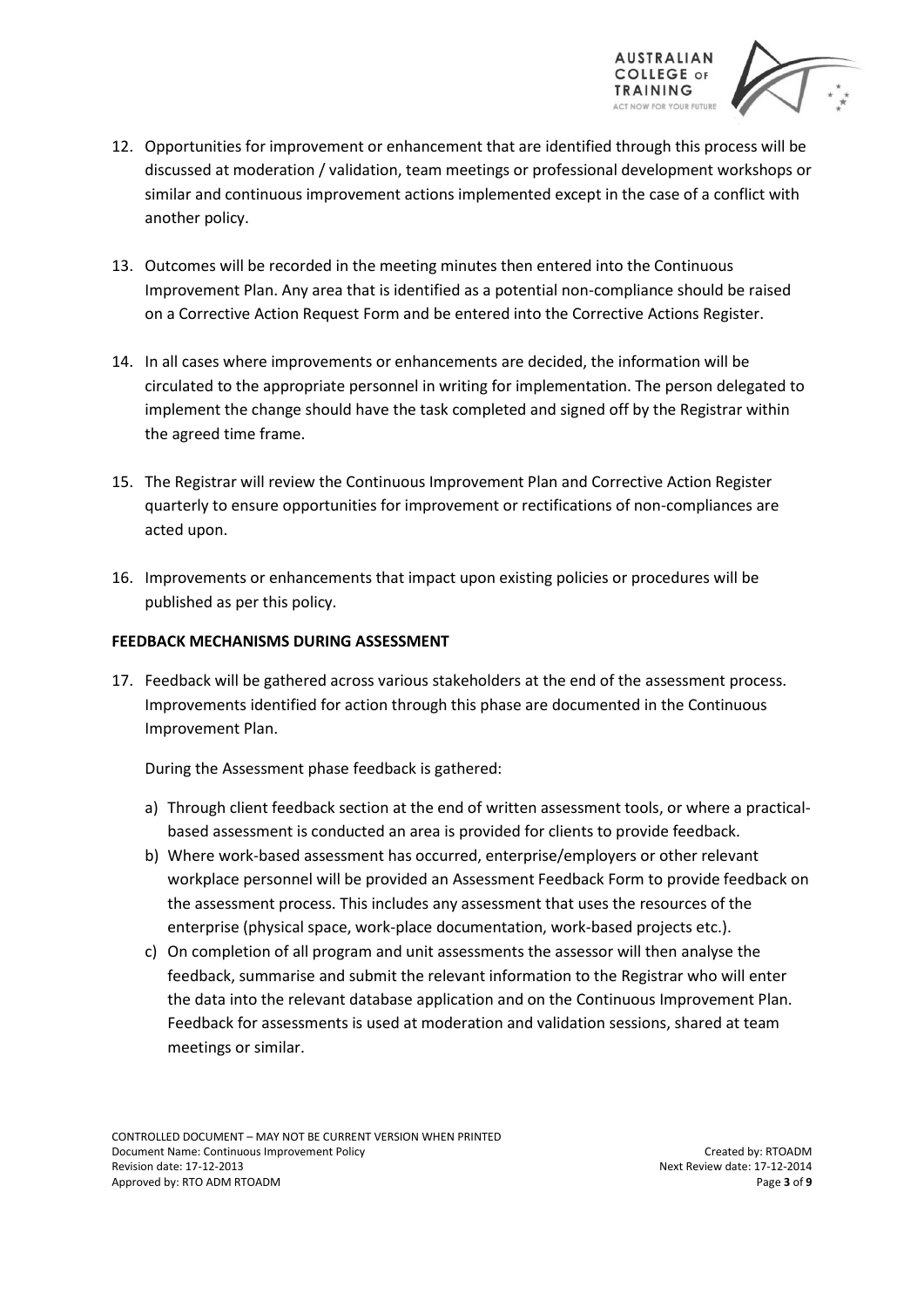

d) At the end of the assessment of the program or independent training unit the assessor will complete a Reflective Journal and Feedback Form, reflecting on the overall process of assessment with an emphasis on what worked, what didn't work so well, what can be improved upon and what better practice examples can be shared with colleagues. The assessor should keep a copy of the reflection for their own professional development and for sharing with other assessors at team meetings, moderations/validation sessions or similar. The original is submitted to the Training Manager for review and implementation as required.

### **OTHER FEEDBACK MECHANISMS**

- 18. Australian College of Training will gather feedback from but not limited to the following areas:
	- a) ASQA Quality Indicator tools
	- b) Learner satisfaction
	- c) Enterprise satisfaction
	- d) Industry validation
	- e) Validation and moderation activities
	- f) Improvements and recommendations
	- g) Products and delivery of service
	- h) Training and assessment process
	- i) Facilities, and resources
	- j) Internal and external audits
	- k) Planning and risk management
	- l) Staff performance appraisals
	- m) Monthly reports

#### **TRANSITION FROM SUPERSEDED TRAINING PACKAGES AS CONTINUOUS IMPROVEMENT**

- 19. In the event that a Training Package is upgraded resulting in a change to national codes Australian College of Training will manage the transition within 12 months (commencing from the date of publication of the new or revised Training Package or component) utilising the continuous improvement model at Annex A, to update and maintain high quality, current training products. For further information refer to the Transition and Teach-Out Policy.
- 20. Recognition of superseded Training Packages will be identified though maintaining contact with relevant industry bodies and selecting the "Notify me of changes" subscription option on training.gov.au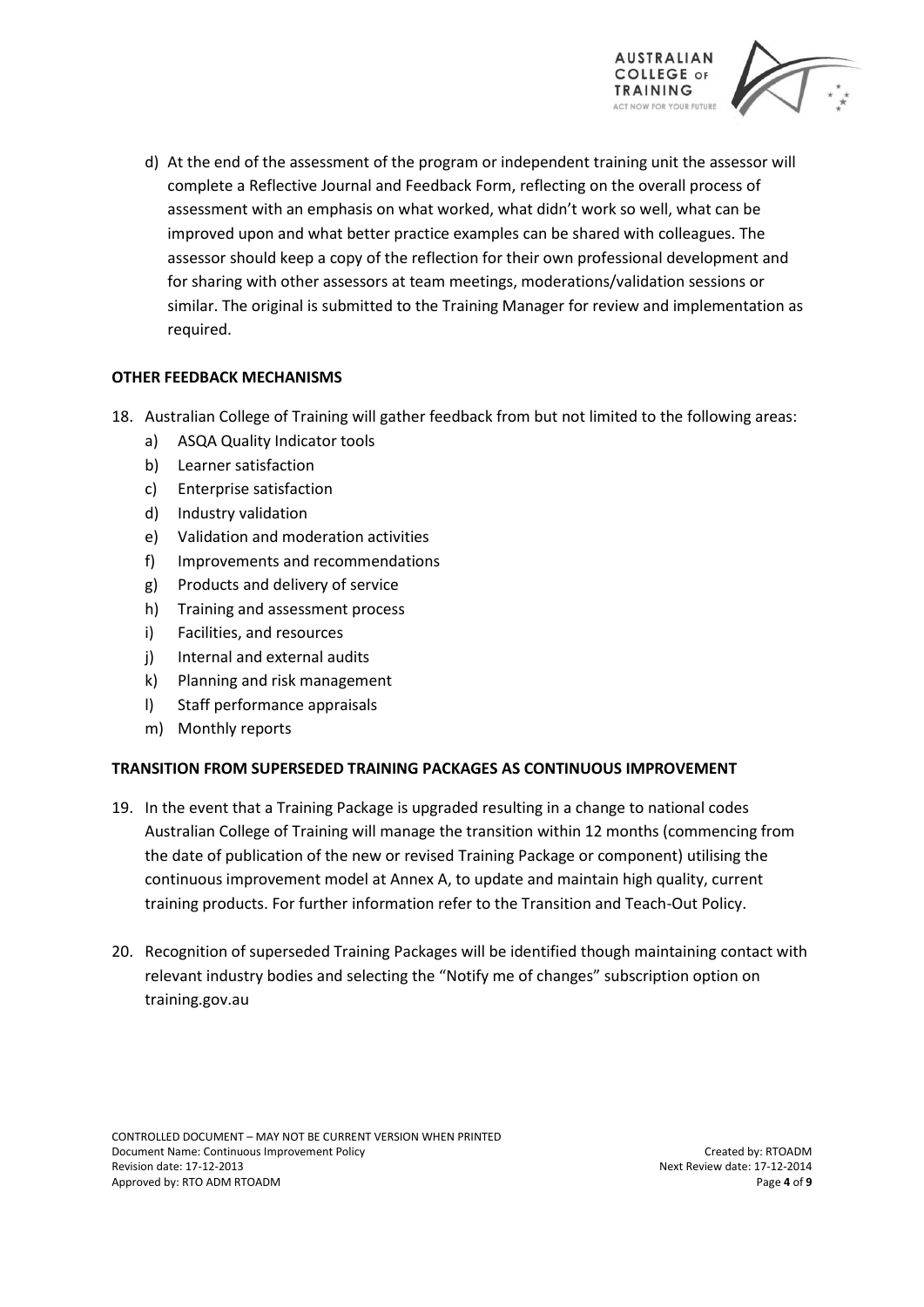

- 21. Once a Training Package has been superseded Australian College of Training will liaise with relevant industry bodies as listed below, revise existing and where necessary develop new products according to the new Training Package requirements. Necessary changes will be documented on the Continuous Improvement Plan.
- 22. Australian College of Training will ensure that it enacts its Teach-Out Policy in a timely manner once a Training Package qualification or accredited course, or unit of competency or module has been superseded.

### **PRODUCT INFORMATION**

- 23. Australian College of Training implements updated information provided by the following bodies:
	- a) National Skills Standards Council (NSSC)
	- b) Australian Skills Quality Authority (ASQA)
	- c) Department of Industry (Federal)
	- d) Department of Training and Workforce Development (WA)
	- e) Industry Skills Council and subsequent state-based Training Councils
	- f) Training.gov.au
	- g) Associated industry bodies relevant to scope of registration
	- h) Associated legislative, licensing and regulatory bodies relevant to scope of registration
- 24. Changes that have been identified are documented on the Continuous Improvement Plan and completion dates for action shall reflect the time requirements stipulated by the respective body.

## **AREAS SUBJECT TO CONTINUOUS IMPROVEMENT**

- 25. Australian College of Training will continually use the following practices for ways to improve processes, products and services through the continuous improvement model at Annex A.
	- a) Analysis of trainer, assessor and client feedback of training and assessment services, support services, products and programs and pre-enrolment and enrolment processes
	- b) Review of national VET developments through website searches
	- c) Legislation log
	- d) Participation in forums which focus on VET issues
	- e) Consultation with industry
	- f) Review of marketing practices
	- g) Review of policies and procedures
	- h) Evaluation of registration scope within scope management process
	- i) Self-assessment through internal audit processes
	- j) Quality Indicators for Training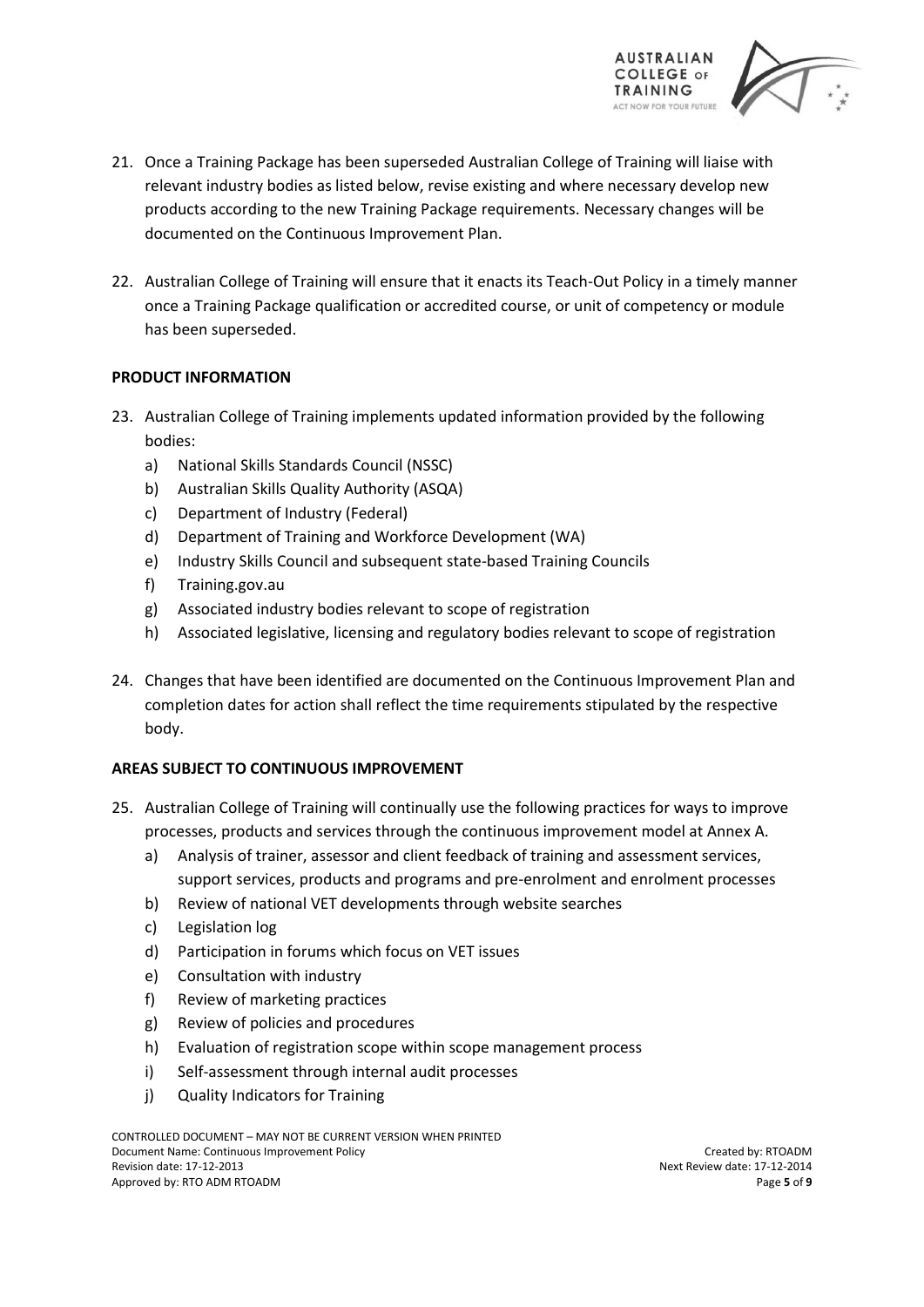

- k) Outcomes of complaints and appeals
- l) External auditing (i.e. national regulator or state or federal funding authorities)

### **RECORD KEEPING**

- 26. An electronic Continuous Improvement File is maintained on NovaCore DMS (Continuous Improvement Folder) and includes agendas and minutes of meetings directly related to continuous improvement, finalised Continuous Improvement Plans and other supporting C.I. documentation.
- 27. Records of continuous improvement activity shall remain active in the electronic file for three years for the purposes of review by management, internal auditing and external audits (i.e. ASQA audits). After that, they will be archived as per Archive Policy.

#### **INTERNAL AUDITS**

- 28. An internal audit program and schedule of activities will be developed and implemented each calendar year by the Australian College of Training audit team. The ongoing internal auditing activities shall include reviewing each qualification / vocational area delivered that year within the scope of registration and the results may feed into the annual compliance audit.
- 29. An annual internal compliance audit will be carried out by the Australian College of Training audit team or delegate/s or as required by the internal review process established within NovaCore CMS and through the internal audit program schedule.
- 30. The outcome of the compliance audit will form part of the management business and quality reviews to determine whether various elements of the operational management system and subsequent practices are effective in achieving stated objectives.
- 31. The compliance audit will examine the adherence to the VET Quality Framework and documented quality control procedures through examining records and evidence provided by the NovaCore system, ATS digital system and hardcopy evidence. It may also include interviews with staff, clients and other stakeholders as part of the evidence gathering exercise.
- 32. Evidence will be gathered through a number of investigative and inquiry activities and shall include any or all of the following:
	- a) Examining documents and systems such as policies, procedures, forms and tools, handbooks, business plan, evidence of trainer / assessor qualifications and professional development etc.
	- b) A sample of student files
	- c) Examining records of training delivered and assessment conducted
	- d) Analysing resources for delivery and assessment including assessment tools
	- e) Observing processes such as training and assessment activities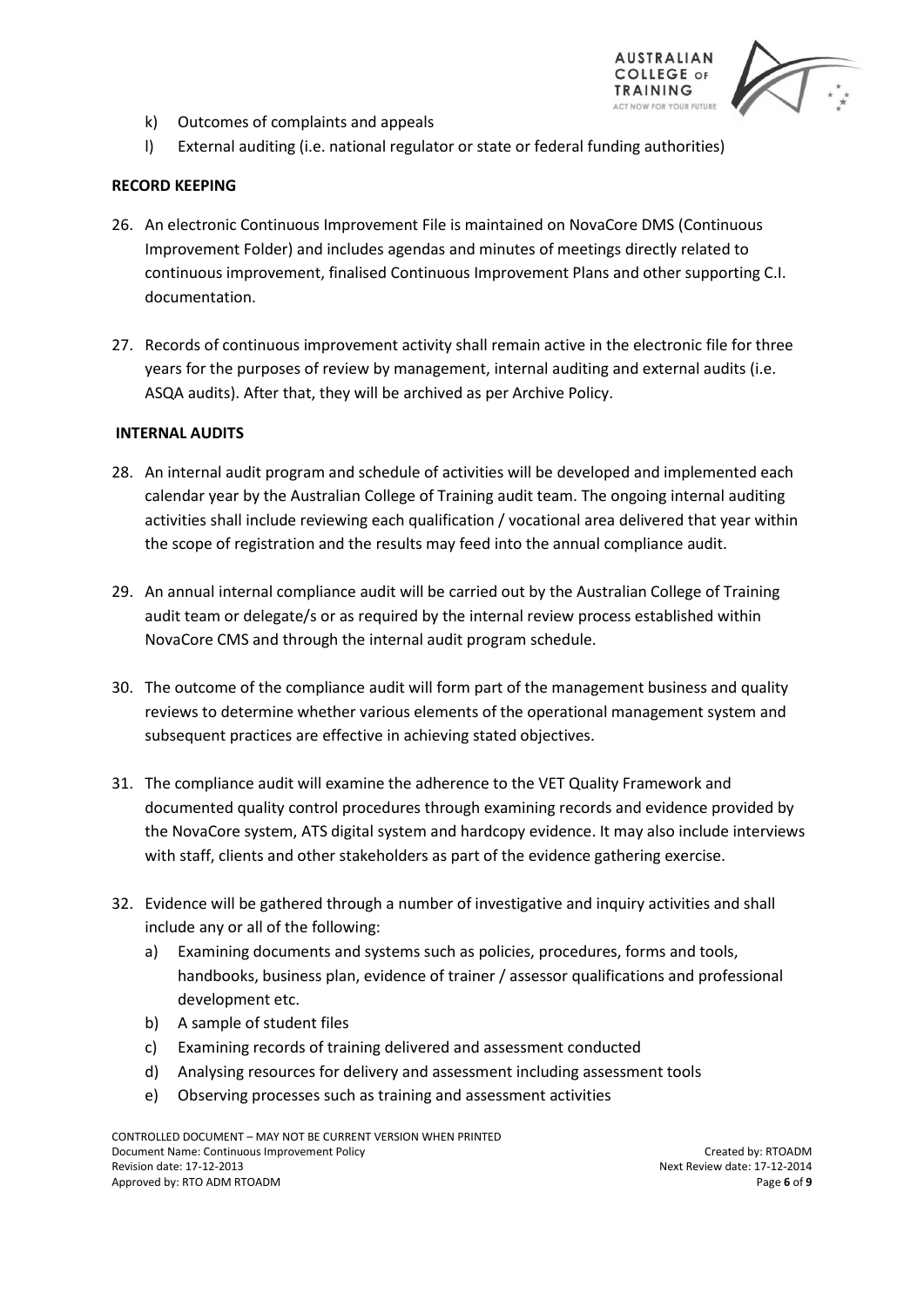

- f) Interviewing management, trainers/assessors, other staff, learners, employers and other relevant stakeholders
- g) Questioning the auditee to explore evidence and for additional evidence if required
- 33. The scope of the compliance audit will be determined in the audit plan. The audit plan is developed by the Lead Auditor in consultation with the audit team to provide the focus of the compliance audit, the respective audit tools and subsequent Final audit report.
- 34. The Final audit report shall be issued to the CEO and Senior Management for endorsement and CEO to sign off. Once signed off, the Audit Summary and any subsequent recommendations for improvements will be communicated to all Australian College of Training staff and documented in the Continuous Improvement Plan.
- 35. Corrective actions identified in the Final audit report shall be subject to endorsement by the CEO. Once endorsed, corrective actions and rectifications to achieve compliance shall be documented on the Corrective Action Register.
- 36. Non-compliances will be corrected within 3 months of the identification from the date of the audit. The Training Manager of Australian College of Training can delegate the responsibility of the rectifying of non-compliance as required. On completion of any issues being rectified, the Training Manager will conduct a follow up audit.
- 37. To ensure a balanced analysis the audit process shall include consultation with key stakeholders including but not limited to:
	- a) Trainers and assessors of the qualification or accredited course in the vocational training area;
	- b) Clients, including learners, employers and other relevant workplace personnel accessing training and assessment services of the of the qualification or accredited course in the vocational training area;
	- c) Input from industry bodies, enterprises, legislative/regulatory bodies as appropriate.
- 38. The internal audit program may undertake some or all of the following audit activities, dependent on the objectives of the audit:
	- a) Reviewing Policy Framework, including policies, procedures, forms, subsequent documents, systems and work practices to ensure they are current and meet VET Quality Framework requirements, and relevant legislative, regulatory and licensing requirements within the vocational sector;
	- b) Reviewing management systems and key documents including the business plan, senior management processes and communications at all levels;
	- c) Reviewing continuous improvement activities;
	- d) Reviewing alignment of training and assessment with strategic business objectives and business plans;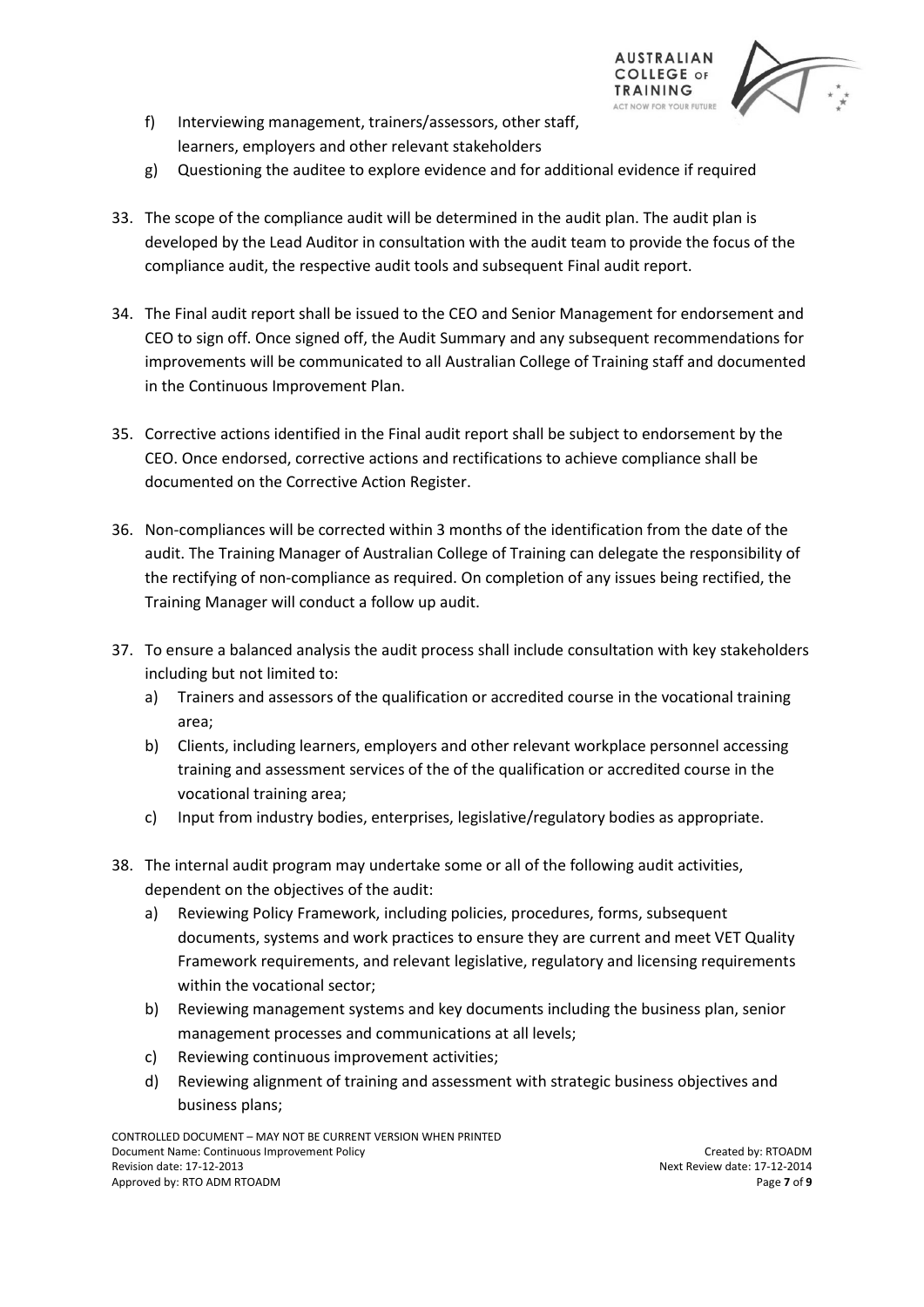

- e) Trainer and assessor competencies and vocational experiences and professional development activities;
- f) Evidence of training activities conducted, training resources and equipment used in the delivery of training services;
- g) Observing training and assessment activities;
- h) Use of quality and appropriate resources that meet training package requirements, are engaging and at a suitable level for the learner, and respect intellectually property and abide by copyright laws;
- i) Evidence of assessment activities conducted, assessment tools, resources and equipment used in assessing qualifications, including RPL and moderation of assessment;
- j) Sample of student and staff files; and
- k) Interviews with staff, clients and other relevant stakeholders.
- 39. Ongoing compliance and non-compliance that is identified throughout the year as part of the continuous improvement process will be documented and reported at the next scheduled quarterly audit team meeting.
- 40. If the audit team confirm corrective action or investigation is required, recommendations will be made for corrective and preventative actions as required. Corrective actions are documented on the Corrective Action Register. Results of any investigations are documented and forwarded to the Australian College of Training audit team for consideration and evaluation.

#### **EXTERNAL ASSISTANCE**

41. Australian College of Training may choose to procure the services of an independent consultant to assist in conducting internal self-audits when appropriate.

#### **RISK MANAGEMENT**

42. Any areas of continuous improvement or corrective actions that are identified through the continuous improvement or auditing processes shall be added to the Risk Assessment Tool and be treated under the Risk Management Policy.

#### **CYCLE OF IMPROVEMENT**

43. Australian College of Training implements the continuous improvement process indicated in Annex A.